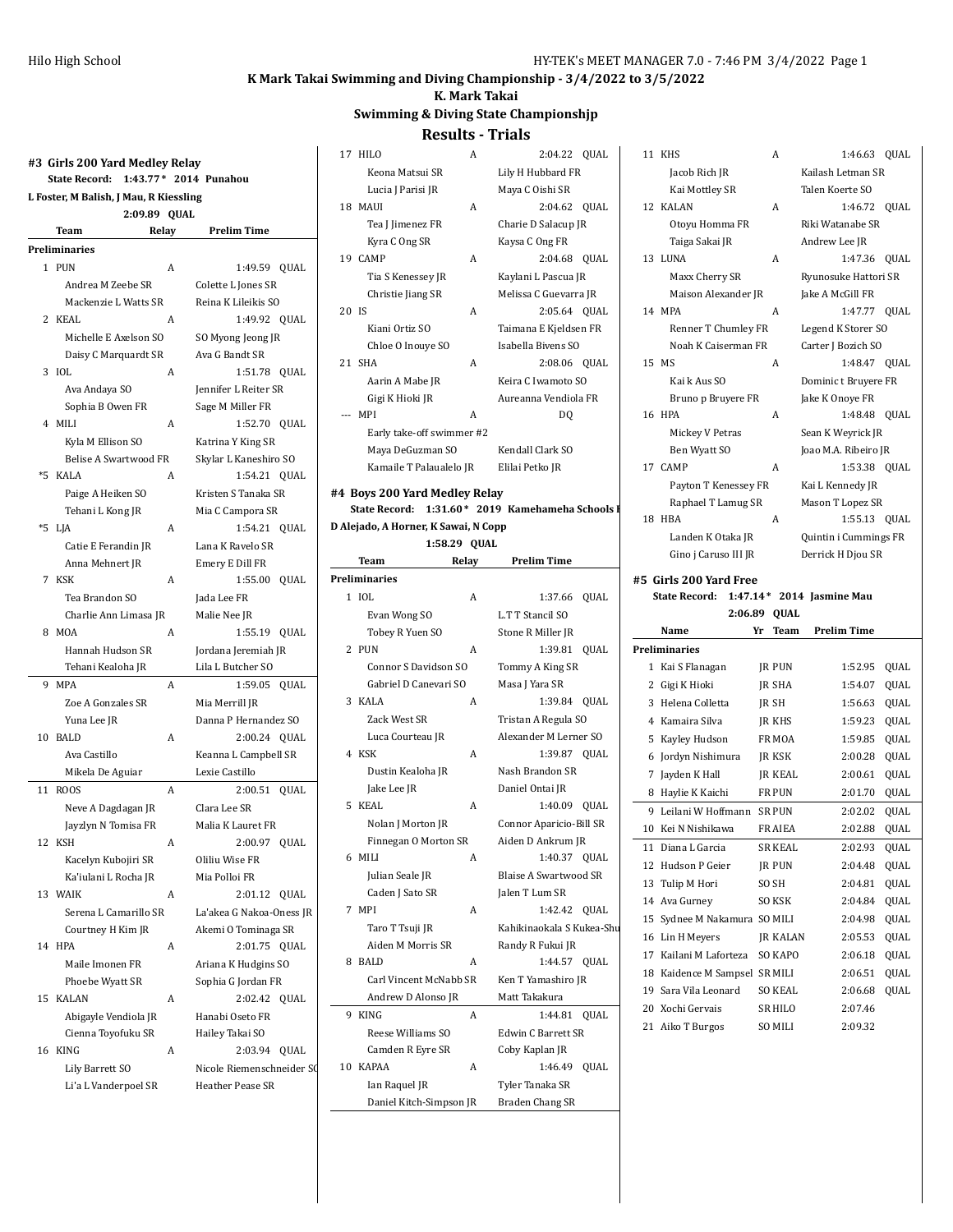**K. Mark Takai**

**Swimming & Diving State Championshjp**

|          | #6  Boys 200 Yard Free<br><b>State Record:</b><br>$1:33.35*$ |         |                  | 2016 'Aukai Lileikis        |      |
|----------|--------------------------------------------------------------|---------|------------------|-----------------------------|------|
|          | 1:54.79                                                      |         | <b>OUAL</b>      |                             |      |
|          | Name                                                         | Yr      | Team             | <b>Prelim Time</b>          |      |
|          | Preliminaries                                                |         |                  |                             |      |
|          | 1 Evan Wong                                                  |         | SO IOL           | 1:43.85                     | QUAL |
|          | 2 Finn Arrillaga                                             |         | FR IOL           | 1:45.23                     | QUAL |
|          | 3 Kai Mottley                                                |         | <b>SR KHS</b>    | 1:45.92                     | QUAL |
|          | 4 Kai J Hayashida                                            |         | <b>IR HILO</b>   | 1:46.74                     | QUAL |
|          | 5 Knut C Robinson                                            |         | <b>IR MPI</b>    | 1:48.45                     | QUAL |
|          | 6 Luca Courteau                                              |         | JR KALA          | 1:48.73                     | QUAL |
|          | 7 Walker P Slay                                              |         | SO LJA           | 1:48.93                     | QUAL |
|          | 8 Caden J Sato                                               |         | SR MILI          | 1:49.25                     | QUAL |
|          | 9 Shota Ferreira                                             |         | <b>IR MILI</b>   | 1:49.59                     | QUAL |
|          | 10 Kavan Weeks                                               |         | SR IOL           | 1:49.68                     | QUAL |
| $*11$    | Noah K Caiserman                                             |         | FR MPA           | 1:50.26                     | QUAL |
|          | *11 Josh S Lee                                               |         | <b>SR PUN</b>    | 1:50.26                     | QUAL |
|          | 13 Azure Sueda                                               |         | <b>SR PUN</b>    | 1:50.47                     | QUAL |
|          | 14 Bruno p Bruyere                                           |         | FR MS            | 1:50.94                     | QUAL |
|          | 15 Brandon C Tsang                                           |         | SO IOL           | 1:51.32                     | QUAL |
|          | 16 Niji S Wada                                               |         | <b>SO MAUI</b>   | 1:51.34                     | QUAL |
|          | 17 Ian Raquel                                                |         | JR KAPAA         | 1:52.47                     | QUAL |
|          | 18 Kekai J Haines                                            |         | <b>SO HPA</b>    | 1:53.05                     | QUAL |
|          | 19 Deion N Chung                                             |         | <b>FR KAIS</b>   | 1:53.30                     | QUAL |
|          | *20 Levi J Childers                                          |         | <b>IR KEAL</b>   | 1:53.59                     | QUAL |
|          | *20 Lucas Duba                                               |         | <b>SO HPA</b>    | 1:53.59                     | QUAL |
|          | 22 Quintin i Cummings                                        |         | FR HBA           | 1:53.99                     | QUAL |
|          | 23 Nereo C Loreto                                            |         | <b>IR HPA</b>    | 1:54.98                     |      |
|          |                                                              |         |                  |                             |      |
|          | #7  Girls 200 Yard IM                                        |         |                  |                             |      |
|          | <b>State Record:</b>                                         |         |                  | 2:01.58* 2020 Grace Monahan |      |
|          |                                                              |         |                  |                             |      |
|          |                                                              | 2:24.29 | QUAL             |                             |      |
|          | Name                                                         | Yr      | Team             | <b>Prelim Time</b>          |      |
|          | Preliminaries                                                |         |                  |                             |      |
|          | 1 Grace M Monahan                                            |         | SR ULS           | 2:02.31                     | QUAL |
|          | 2 Joey M Misailidis                                          |         | JR PUN           | 2:10.36                     | QUAL |
|          | 3 Sala Yasumi                                                |         | <b>SO KAIS</b>   | 2:10.80                     | QUAL |
|          | 4 Belise A Swartwood                                         |         | FR MILI          | 2:12.03                     | QUAL |
|          | 5 Naomi M Nakaya                                             |         | <b>IR ULS</b>    | 2:15.23                     | QUAL |
|          | 6 Daisy C Marquardt                                          |         | SR KEAL          | 2:15.43                     | QUAL |
| 7        | Reina K Lileikis                                             |         | SO PUN           | 2:16.17                     | QUAL |
| 8        | Paige A Heiken                                               |         | <b>SO KALA</b>   | 2:17.89                     | QUAL |
| 9        | Kawena R Haserot                                             |         | SR KEAL          | 2:18.50                     | QUAL |
| 10       | Keanna L Campbell                                            |         | <b>SR BALD</b>   | 2:18.98                     | QUAL |
| 11       | Mia A Monahan                                                |         | SO ULS           | 2:19.23                     | QUAL |
| 12       | Mia Merrill                                                  |         | <b>IR MPA</b>    | 2:19.52                     | QUAL |
| 13       | Courtney H Kim                                               |         | JR WAIK          | 2:20.93                     | QUAL |
|          | 14 Lana K Ravelo                                             |         | SR LJA           | 2:22.30                     | QUAL |
|          | 15 Maria King                                                |         | SR SAS           | 2:22.70                     | QUAL |
|          | 16 Jada Lee                                                  |         | FR KSK           | 2:23.84                     | QUAL |
| 17<br>18 | Jordana Jeremiah<br>Jenna K Fujiwara                         |         | JR MOA<br>SR PUN | 2:25.08<br>2:28.91          |      |

|       | #8 Boys 200 Yard IM                |    |                 |                         |             |
|-------|------------------------------------|----|-----------------|-------------------------|-------------|
|       | <b>State Record:</b><br>$1:48.73*$ |    |                 | 2018 Michael Petrides   |             |
|       | 2:09.89                            |    | QUAL            |                         |             |
|       | Name                               | Yr | Team            | Prelim Time             |             |
|       | <b>Preliminaries</b>               |    |                 |                         |             |
| 1     | Zack West                          |    | <b>SR KALA</b>  | 1:58.83                 | QUAL        |
| 2     | Carl Vincent McNabb SR BALD        |    |                 | 1:59.50                 | QUAL        |
| 3     | Ken Nakatsu                        |    | <b>SR PUN</b>   | 1:59.54                 | QUAL        |
| 4     | Blaise A Swartwood                 |    | <b>SR MILI</b>  | 1:59.90                 | QUAL        |
| 5     | L.T T Stancil                      |    | SO IOL          | 2:01.04                 | QUAL        |
| 6     | Tristan A Regula                   |    | <b>SO KALA</b>  | 2:01.16                 | QUAL        |
| 7     | Kouske P Soler                     |    | JR HPA          | 2:02.45                 | QUAL        |
| 8     | <b>Edwin C Barrett</b>             |    | SR KING         | 2:02.99                 | QUAL        |
| 9     | Dustin Kealoha                     |    | JR KSK          | 2:03.03                 | QUAL        |
|       | 10 Caden Lombard                   |    | SR PUN          | 2:05.71                 | QUAL        |
|       | 11 Parker Muench                   |    | FR PUN          | 2:06.12                 | QUAL        |
| 12    | Kai T Iwamura                      |    | SR HBA          | 2:06.44                 | QUAL        |
| 13    | Sage K Ibara                       |    | JR KAIS         | 2:07.25                 | QUAL        |
| 14    | Otoyu Homma                        |    | FR KALAN        | 2:10.92                 |             |
|       | #9 Girls 50 Yard Free              |    |                 |                         |             |
|       | <b>State Record:</b>               |    |                 | 23.26* 1994 Keiko Price |             |
|       | 25.99                              |    | <b>QUAL</b>     |                         |             |
|       | Name                               | Yr | Team            | Prelim Time             |             |
|       | <b>Preliminaries</b>               |    |                 |                         |             |
| 1     | Sage M Miller                      |    | FR IOL          | 23.74                   | QUAL        |
|       | 2 Michelle E Axelson               |    | <b>SO KEAL</b>  | 23.88                   | QUAL        |
| 3     | Melia L Lee                        |    | <b>SO KSK</b>   | 24.26                   | QUAL        |
| 4     | Tehani L Kong                      |    | <b>JR KALA</b>  | 24.41                   | QUAL        |
| 5     | Catie E Ferandin                   |    | JR LJA          | 24.49                   | QUAL        |
| 6     | Kokona Watanabe                    |    | <b>SO KALAN</b> | 24.56                   | QUAL        |
| 7     | Leinaala Wong                      |    | SO KSK          | 24.81                   | QUAL        |
|       | 8 Ava G Bandt                      |    | SR KEAL         | 24.83                   | QUAL        |
| 9     | Sophia L Hurd                      |    | <b>SO PUN</b>   | 24.94                   | QUAL        |
|       | 10 Ailidh M Carroll                |    | <b>SR KEAU</b>  | 25.02                   | QUAL        |
| 11    | Alyssa P Clark                     |    | <b>FR PUN</b>   | 25.19                   | QUAL        |
| 12    | Kalla K Pellettieri                |    | JR SH           | 25.26                   | QUAL        |
| 13    | Christie Jiang                     |    | <b>SR CAMP</b>  | 25.32                   | QUAL        |
| 14    | Katrina Y King                     |    | SR MILI         | 25.34                   | QUAL        |
| 15    | Maile Imonen                       |    | FR HPA          | 25.41                   | QUAL        |
| $*16$ | Malie Nee                          |    | <b>IR KSK</b>   | 25.42                   | <b>OUAL</b> |
|       | *16 Mackenzie L Watts              |    | <b>SR PUN</b>   | 25.42                   | QUAL        |
|       | 18 Emery E Dill                    |    | FR LJA          | 25.51                   | QUAL        |
| 19    | Emma H Chung                       |    | SR KAIS         | 25.69                   | QUAL        |
| 20    | Jada A Keen                        |    | JR KEAL         | 25.73                   | QUAL        |
| 21    | Skylar L Kaneshiro                 |    | <b>SO MILI</b>  | 25.80                   | QUAL        |
|       | 22 Phoebe Wyatt                    |    | SR HPA          | 25.83                   | <b>OUAL</b> |
| 23    | Li'a L Vanderpoel                  |    | <b>SR KING</b>  | 25.85                   | QUAL        |
|       | 24 Kamaile T Palaualelo JR MPI     |    |                 | 26.02                   |             |
| 25    | Kristen S Tanaka                   |    | <b>SR KALA</b>  | 26.04                   |             |
|       | 26 Tia S Kenessey                  |    | JR CAMP         | 26.12                   |             |
|       | --- Oliliu Wise                    |    | FR KSH          | DFS                     |             |
|       | Declared false start               |    |                 |                         |             |
|       |                                    |    |                 |                         |             |

|     | #10 Boys 50 Yard Free           |    |                 |                             |      |
|-----|---------------------------------|----|-----------------|-----------------------------|------|
|     | <b>State Record:</b>            |    |                 | 20.08* 2016 'Aukai Lileikis |      |
|     | 23.19                           |    | <b>QUAL</b>     |                             |      |
|     | Name                            | Yr | Team            | <b>Prelim Time</b>          |      |
|     | <b>Preliminaries</b>            |    |                 |                             |      |
| 1   | Kama Ward                       |    | SR MOL          | 21.49                       | QUAL |
| 2   | Thomas R Caps                   |    | SR LJA          | 21.68                       | QUAL |
| 3   | Stone R Miller                  |    | JR IOL          | 21.80                       | QUAL |
| 4   | Nash Brandon                    |    | <b>SR KSK</b>   | 22.03                       | QUAL |
| 5   | Maluhia Kaye                    |    | SR HILO         | 22.35                       | QUAL |
| 6   | Noa Clark                       |    | <b>SR PUN</b>   | 22.42                       | QUAL |
| 7   | Andrew Lee                      |    | <b>JR KALAN</b> | 22.44                       | QUAL |
| 8   | Finnegan O Morton               |    | SR KEAL         | 22.51                       | QUAL |
| 9   | Mauli Pupuhi                    |    | JR MOL          | ]22.51                      | QUAL |
| 10  | Ryan Wise                       |    | JR KS-M         | 22.60                       | QUAL |
| 11  | Chase R Douglass                |    | SO IOL          | 22.76                       | QUAL |
| 12  | Masa J Yara                     |    | <b>SR PUN</b>   | 22.80                       | QUAL |
| 13  | Conner K Gunderson SR MAUI      |    |                 | 22.87                       | QUAL |
| 14  | Jalen T Lum                     |    | SR MILI         | 22.91                       | QUAL |
| 15  | Kahikinaokala S Kuko SR MPI     |    |                 | 22.94                       | QUAL |
| 16  | Dakota K Domingo                |    | SO HILO         | 22.96                       | QUAL |
| 17  | Daniel Ontai                    |    | <b>IR KSK</b>   | 22.99                       | QUAL |
| 18  | Jake A McGill                   |    | <b>FR LUNA</b>  | 23.19                       | QUAL |
| 19  | Mason T Lopez                   |    | <b>SR CAMP</b>  | 23.51                       |      |
|     | 20 Coby Kaplan                  |    | JR KING         | 23.60                       |      |
|     | --- Aiden M Morris              |    | <b>SR MPI</b>   | <b>DFS</b>                  |      |
|     | Declared false start            |    |                 |                             |      |
|     | #11 Girls 100 Yard Fly          |    |                 |                             |      |
|     | <b>State Record:</b><br>52.23 * |    |                 | 2014 Jasmine Mau            |      |
|     | 1:04.39                         |    | QUAL            |                             |      |
|     | Name                            | Yr | Team            | <b>Prelim Time</b>          |      |
|     | <b>Preliminaries</b>            |    |                 |                             |      |
| 1   | Grace M Monahan                 |    | SR ULS          | 54.92                       | QUAL |
| 2   | Tehani L Kong                   |    | <b>JR KALA</b>  | 56.70                       | QUAL |
| 3   | Mackenzie L Watts               |    | <b>SR PUN</b>   | 58.35                       | QUAL |
| 4   | Elena H Tanaka                  |    | <b>SR PUN</b>   | 58.39                       | QUAL |
| 5   | Charlie Ann Limasa              |    | JR KSK          | 58.84                       | QUAL |
| 6   |                                 |    |                 |                             |      |
|     | Karissa M Ginoza                |    | <b>JR MAUI</b>  | 59.18                       | QUAL |
| 7   | Tea Brandon                     |    | SO KSK          | 1:01.21                     | QUAL |
| 8   | Jayden K Hall                   |    | <b>JR KEAL</b>  | 1:01.47                     | QUAL |
| 9   | Ciera E Fujiwara                |    | <b>SO PUN</b>   |                             | QUAL |
| 10  | Courtney H Kim                  |    | JR WAIK         | 1:01.51<br>1:01.88          | QUAL |
| 11  | Christie Jiang                  |    | SR CAMP         | 1:02.11                     | QUAL |
| 12  | Yuna Lee                        |    | JR MPA          | 1:02.72                     | QUAL |
| 13  | Tulip M Hori                    |    | SO SH           | 1:04.03                     | QUAL |
| 14  | Sydnee M Nakamura SO MILI       |    |                 | 1:04.14                     | QUAL |
| 15  | Mia A Monahan                   |    | SO ULS          | 1:04.53                     |      |
| 16  | Kaylani L Pascua                |    | JR CAMP         | 1:08.21                     |      |
| --- | Daisy C Marquardt               |    | SR KEAL         | DQ                          |      |
|     | Delay of meet                   |    |                 |                             |      |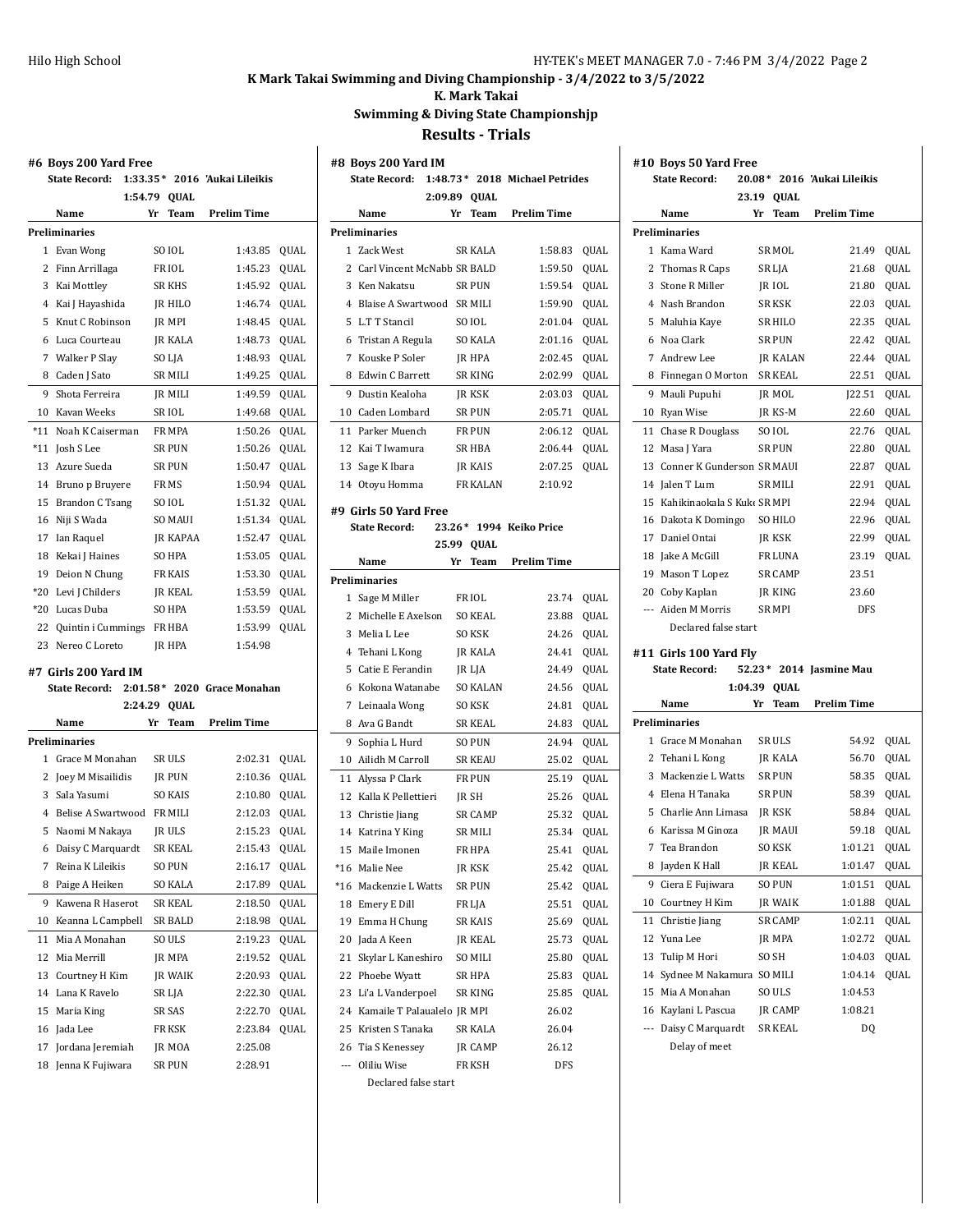### **K. Mark Takai**

**Swimming & Diving State Championshjp**

**Results - Trials**

|    | #12 Boys 100 Yard Fly<br><b>State Record:</b> |       |                  | 47.13* 2016 M.J. Mao    |             |
|----|-----------------------------------------------|-------|------------------|-------------------------|-------------|
|    |                                               | 57.89 | QUAL             |                         |             |
|    | Name                                          | Yr    | Team             | <b>Prelim Time</b>      |             |
|    | <b>Preliminaries</b>                          |       |                  |                         |             |
|    | 1 Connor P Seminavag SO KSK                   |       |                  | 51.21                   | QUAL        |
|    | 2 Aiden M Morris                              |       | SR MPI           | 52.23                   | QUAL        |
|    | 3 Kai Mottley                                 |       | <b>SR KHS</b>    | 52.42                   | QUAL        |
|    | 4 Kai J Hayashida                             |       | JR HILO          | 52.86                   | QUAL        |
|    | 5 Finnegan O Morton                           |       | <b>SR KEAL</b>   | 53.32                   | QUAL        |
|    | *6 Kouske P Soler                             |       | JR HPA           | 53.49                   | QUAL        |
|    | *6 Caden Lombard                              |       | <b>SR PUN</b>    | 53.49                   | QUAL        |
|    | 8 Patrick A Garduque                          |       | <b>SR MAUI</b>   | 53.99                   | QUAL        |
|    | 9 Andrew D Alonso                             |       | <b>IR BALD</b>   | 54.02                   | QUAL        |
|    | 10 Tobey R Yuen                               |       | SO IOL           | 54.26                   | QUAL        |
|    | 11 Gabriel D Canevari                         |       | <b>SO PUN</b>    | 54.33                   | QUAL        |
|    | 12 Maison Alexander                           |       | JR LUNA          | 54.77                   | QUAL        |
|    | 13 Cade K Kidani                              |       | <b>FR PUN</b>    | 54.99                   | QUAL        |
|    | 14 Dillon J Ishimi                            |       | <b>SR ROOS</b>   | 55.22                   | QUAL        |
|    | 15 Marcus L Siarot                            |       | <b>SRULS</b>     | 55.26                   | QUAL        |
|    | 16 Kai k Aus                                  |       | SO MS            | 55.34                   | QUAL        |
|    | 17 Taro T Tsuji                               |       | JR MPI           | 55.36                   | QUAL        |
|    | 18 Kai T Iwamura                              |       | <b>SR HBA</b>    | 55.57                   | QUAL        |
|    | 19 Bruno p Bruyere                            |       | FR MS            | 55.67                   | QUAL        |
|    |                                               |       | <b>SR CAMP</b>   | 55.69                   | <b>OUAL</b> |
|    | 20 Raphael T Lamug                            |       |                  |                         |             |
|    | 21 Jake Lee                                   |       | JR KSK           | 55.90                   | QUAL        |
|    | 22 Quintin i Cummings                         |       | FR HBA           | 56.63                   | QUAL        |
|    | 23 Cable Kronen                               |       | <b>SR PUN</b>    | 56.66                   | QUAL        |
|    | 24 Talen Koerte                               |       | <b>SO KHS</b>    | 57.08                   | QUAL        |
|    | 25 Riki Watanabe                              |       | <b>SR KALAN</b>  | 57.34                   | QUAL        |
|    | 26 Trevyn Nishimura                           |       | SO KSK           | 57.39                   | QUAL        |
|    | #13 Girls 100 Yard Free                       |       |                  |                         |             |
|    | <b>State Record:</b>                          |       |                  | 48.67* 2014 Jasmine Mau |             |
|    |                                               |       | 57.49 QUAL       |                         |             |
|    | Name                                          | Yr    | <b>Team</b>      | <b>Prelim Time</b>      |             |
|    | <b>Preliminaries</b>                          |       |                  |                         |             |
|    | 1 Andrea M Zeebe                              |       | <b>SR PUN</b>    | 51.61                   | QUAL        |
|    | 2 Melia L Lee                                 |       | <b>SO KSK</b>    | 52.47                   | QUAL        |
|    | 3 Gigi K Hioki                                |       | JR SHA           | 52.96                   | QUAL        |
|    | 4 Chloe O Inouye                              |       | SO <sub>IS</sub> | 52.97                   | QUAL        |
|    | 5 Jennifer L Reiter                           |       | SR IOL           | 53.59                   | QUAL        |
|    | 6 Catie E Ferandin                            |       | JR LJA           | 53.86                   | QUAL        |
|    | 7 Ailidh M Carroll                            |       | SR KEAU          | 53.89                   | QUAL        |
|    |                                               |       | SO PUN           | 54.40                   | QUAL        |
|    | 8 Sophia L Hurd                               |       |                  | 54.62                   |             |
|    | 9 Ava G Bandt                                 |       | <b>SR KEAL</b>   |                         | QUAL        |
|    | 10 Leinaala Wong                              |       | SO KSK           | 55.21                   | QUAL        |
| 11 | Hannah Hudson                                 |       | SR MOA           | 55.28                   | QUAL        |
|    | 12 Phoebe Wyatt                               |       | SR HPA           | 56.19                   | QUAL        |
|    | 13 Kalla K Pellettieri                        |       | JR SH            | 56.28                   | QUAL        |
|    | 14 Skylar L Kaneshiro                         |       | SO MILI          | 56.37                   | QUAL        |
|    | 15 Mari M Yamamoto                            |       | SR MAUI          | 56.48                   | QUAL        |

| 17             | Emma H Chung                                   |    | <b>SR KAIS</b>   | 56.67                       | QUAL                |
|----------------|------------------------------------------------|----|------------------|-----------------------------|---------------------|
|                | 18 Tia S Kenessey                              |    | JR CAMP          | 56.68                       | QUAL                |
|                | 19 Katrina Y King                              |    | <b>SR MILI</b>   | 56.76                       | QUAL                |
|                | 20 Alyssa P Clark                              |    | <b>FR PUN</b>    | 56.80                       | QUAL                |
|                | 21 Malie Nee                                   |    | JR KSK           | 56.95                       | QUAL                |
| 22             | Tehani Kealoha                                 |    | JR MOA           | 57.22                       | QUAL                |
|                | 23 Elilai Petko                                |    | JR MPI           | 57.25                       | QUAL                |
|                | 24 Li'a L Vanderpoel                           |    | SR KING          | 57.88                       |                     |
|                | 25 Jada A Keen                                 |    | JR KEAL          | 58.26                       |                     |
|                |                                                |    |                  |                             |                     |
|                | #14 Boys 100 Yard Free<br><b>State Record:</b> |    |                  | 43.92* 2016 'Aukai Lileikis |                     |
|                | 51.39                                          |    | <b>QUAL</b>      |                             |                     |
|                | Name                                           | Yr | Team             | <b>Prelim Time</b>          |                     |
|                | <b>Preliminaries</b>                           |    |                  |                             |                     |
| 1              | Kama Ward                                      |    | SR MOL           | 47.21                       | QUAL                |
| $\overline{c}$ | Stone R Miller                                 |    | JR IOL           | 47.57                       | QUAL                |
|                | 3 Noa Clark                                    |    | SR PUN           | 48.60                       | QUAL                |
|                | 4 Nolan J Morton                               |    | <b>IR KEAL</b>   | 49.06                       | QUAL                |
| 5              | Conner K Gunderson SR MAUI                     |    |                  | 49.43                       | QUAL                |
|                | *6 Josh S Lee                                  |    | <b>SR PUN</b>    | 49.55                       | QUAL                |
|                | *6 Legend K Storer                             |    | SO MPA           | 49.55                       | QUAL                |
|                | 8 Dakota K Domingo                             |    | SO HILO          | 50.11                       | QUAL                |
| 9              | Shota Ferreira                                 |    | JR MILI          | 50.20                       |                     |
|                | 10 Ryan Wise                                   |    | JR KS-M          | 50.39                       | QUAL<br><b>QUAL</b> |
|                |                                                |    |                  |                             |                     |
|                | 11 Mauli Pupuhi<br>12 Lucas Duba               |    | JR MOL<br>SO HPA | 50.52                       | QUAL                |
|                |                                                |    |                  | 50.74                       | QUAL                |
|                | 13 Chase R Douglass                            |    | SO IOL           | 50.84                       | QUAL                |
|                | 14 Kekai J Haines                              |    | <b>SO HPA</b>    | 51.35                       | QUAL                |
| 15             | Masa J Yara                                    |    | SR PUN           | 51.36                       | QUAL                |
|                | #15 Girls 500 Yard Free                        |    |                  |                             |                     |
|                | State Record: 4:55.44*                         |    |                  | 2017 Jasmine O'Brien        |                     |
|                | 5:40.39                                        |    | QUAL             |                             |                     |
|                | Name                                           | Yr | Team             | <b>Prelim Time</b>          |                     |
|                | Preliminaries                                  |    |                  |                             |                     |
|                | 1 Kai S Flanagan                               |    | JR PUN           | 5:08.62                     | QUAL                |
|                | 2 Helena Colletta                              |    | <b>IRSH</b>      | 5:09.25                     | QUAL                |
|                | 3 Belise A Swartwood FR MILI                   |    |                  | 5:17.54                     | QUAL                |
| 4              | Tea Brandon                                    |    | <b>SO KSK</b>    | 5:22.53                     | QUAL                |
|                | 5 Jordyn Nishimura                             |    | JR KSK           | 5:23.06                     | QUAL                |
|                | 6 Reina K Lileikis                             |    | SO PUN           | 5:24.69                     | QUAL                |
| 7              | Kayley Hudson                                  |    | FR MOA           | 5:24.74                     | QUAL                |
| 8              | Haylie K Kaichi                                |    | FR PUN           | 5:29.02                     | QUAL                |
| 9              | Paige A Heiken                                 |    | <b>SO KALA</b>   | 5:31.59                     | QUAL                |
| 10             | Kei N Nishikawa                                |    | FR AIEA          | 5:34.95                     | QUAL                |
| 11             | Kamaira Silva                                  |    | <b>IR KHS</b>    | 5:35.52                     | QUAL                |
| 12             | Leilani W Hoffmann                             |    | <b>SR PUN</b>    | 5:36.12                     | QUAL                |
|                | 13 Kyla M Ellison                              |    | SO MILI          | 5:36.32                     | QUAL                |
|                | 14 Lin H Meyers                                |    | JR KALAN         | 5:40.66                     |                     |
| 15             | Kaidence M Sampsel SR MILI                     |    |                  | 5:44.71                     |                     |
|                |                                                |    |                  |                             |                     |

| #16 Boys 500 Yard Free |                                        |                |                               |      |  |  |  |
|------------------------|----------------------------------------|----------------|-------------------------------|------|--|--|--|
|                        | <b>State Record:</b>                   |                | 4:24.26* 2015 'Aukai Lileikis |      |  |  |  |
|                        | 5:20.29                                | <b>QUAL</b>    |                               |      |  |  |  |
|                        | Name                                   | Yr<br>Team     | <b>Prelim Time</b>            |      |  |  |  |
|                        | Preliminaries                          |                |                               |      |  |  |  |
|                        | 1 Evan Wong                            | <b>SO IOL</b>  | 4:49.49                       | QUAL |  |  |  |
|                        | 2 Knut C Robinson                      | JR MPI         | 4:51.41                       | QUAL |  |  |  |
|                        | 3 Tyler Tanaka                         | SR KAPAA       | 4:51.88                       | QUAL |  |  |  |
|                        | 4 Walker P Slay                        | SO LJA         | 4:54.39                       | QUAL |  |  |  |
|                        | 5 Niji S Wada                          | SO MAUI        | 4:58.78                       | QUAL |  |  |  |
|                        | 6 Maison Alexander                     | JR LUNA        | 4:59.58                       | QUAL |  |  |  |
|                        | 7 Luca Courteau                        | <b>JR KALA</b> | 5:00.16                       | QUAL |  |  |  |
|                        | 8 Azure Sueda                          | SR PUN         | 5:00.90                       | QUAL |  |  |  |
|                        | 9 Caden J Sato                         | SR MILI        | 5:02.48                       | QUAL |  |  |  |
|                        | 10 Ken T Yamashiro                     | <b>JR BALD</b> | 5:05.09                       | QUAL |  |  |  |
|                        | 11 Ian Raquel                          | JR KAPAA       | 5:05.28                       | QUAL |  |  |  |
|                        | 12 Levi J Childers                     | <b>IR KEAL</b> | 5:05.38                       | QUAL |  |  |  |
|                        | 13 Deion N Chung                       | <b>FR KAIS</b> | 5:05.85                       | QUAL |  |  |  |
|                        | 14 Jake A McGill                       | FR LUNA        | 5:08.12                       | QUAL |  |  |  |
| 15                     | Nereo C Loreto                         |                |                               |      |  |  |  |
|                        |                                        | JR HPA         | 5:08.40                       | QUAL |  |  |  |
|                        | 16 Greyson J Gough                     | FR MILI        | 5:12.10                       | QUAL |  |  |  |
|                        | 17 Sage K Ibara                        | <b>JR KAIS</b> | 5:12.73                       | QUAL |  |  |  |
|                        | 18 William P Bagley                    | <b>FR PUN</b>  | 5:14.80                       | QUAL |  |  |  |
|                        | 19 Maika O Young                       | JR WAIA        | 5:19.39                       | QUAL |  |  |  |
|                        | 20 Maxx Cherry                         | SR LUNA        | 5:21.10                       |      |  |  |  |
|                        | #17  Girls 200 Yard Free Relay         |                |                               |      |  |  |  |
|                        | <b>State Record:</b>                   |                | 1:35.43* 2007 Punahou         |      |  |  |  |
|                        | C Simms, B Beauchan, R Cote, M Yoshida |                |                               |      |  |  |  |
|                        |                                        | 1:53.99 QUAL   |                               |      |  |  |  |
|                        | Team                                   | Relay          | <b>Prelim Time</b>            |      |  |  |  |
|                        | <b>Preliminaries</b>                   |                |                               |      |  |  |  |
|                        | 1 KEAL                                 | Α              | 1:39.50                       | QUAL |  |  |  |
|                        | Ava G Bandt SR                         |                | Jayden K Hall JR              |      |  |  |  |
|                        | Diana L Garcia SR                      |                | Michelle E Axelson SO         |      |  |  |  |
|                        | 2 IOL                                  | Α              | 1:40.19 QUAL                  |      |  |  |  |
|                        | Sage M Miller FR                       |                | Sophia B Owen FR              |      |  |  |  |
|                        | Jennifer L Reiter SR                   |                | Ava Andaya SO                 |      |  |  |  |
| 3                      | PUN                                    | Α              | 1:40.31 QUAL                  |      |  |  |  |
|                        | Joey M Misailidis JR                   |                | Sophia L Hurd SO              |      |  |  |  |
|                        | Mackenzie L Watts SR                   |                | Haylie K Kaichi FR            |      |  |  |  |
|                        | 4 KSK                                  | Α              | 1:40.66 QUAL                  |      |  |  |  |
|                        | Malie Nee JR                           |                | Leinaala Wong SO              |      |  |  |  |
|                        | Melia L Lee SO                         |                | Jordyn Nishimura JR           |      |  |  |  |
| 5                      | KALA                                   | A              | 1:42.86 QUAL                  |      |  |  |  |
|                        | Kristen S Tanaka SR                    |                | Paige A Heiken SO             |      |  |  |  |
|                        | Mia C Campora SR                       |                | Tehani L Kong JR              |      |  |  |  |
|                        | 6 LJA                                  | Α              | 1:44.11                       | QUAL |  |  |  |
|                        | Lana K Ravelo SR                       |                | Emery E Dill FR               |      |  |  |  |
|                        | Catie E Ferandin JR                    |                | Anna Mehnert JR               |      |  |  |  |

 KALAN A 1:44.21 QUAL Kokona Watanabe SO Hanabi Oseto FR Lin H Meyers JR Hailey Takai SO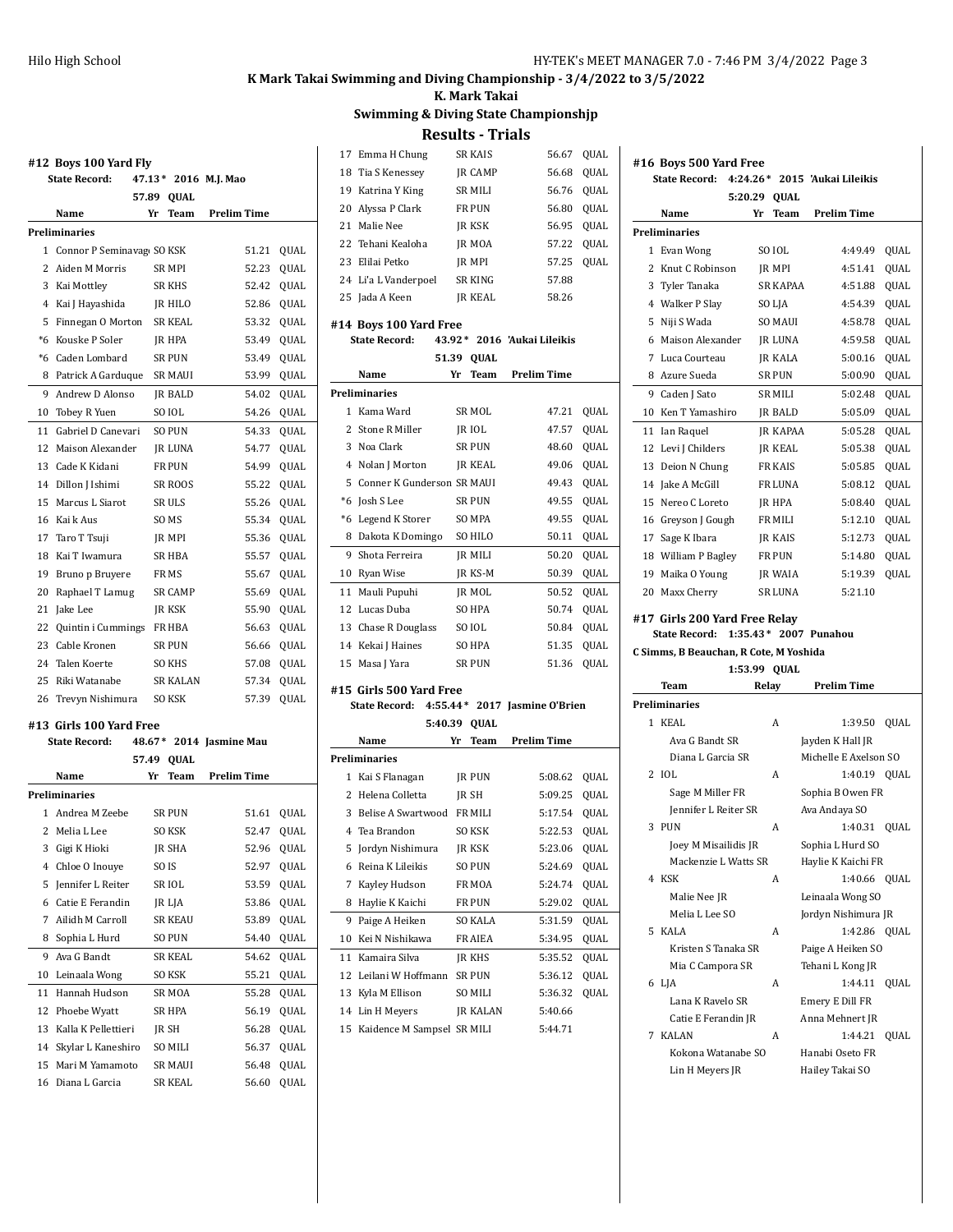**K. Mark Takai**

**Swimming & Diving State Championshjp**

|       | Preliminaries  (#17 Girls 200 Yard Free Relay) |   |                                          |
|-------|------------------------------------------------|---|------------------------------------------|
|       | 8 MAUI                                         | А | 1:45.05<br>QUAL                          |
|       | Mari M Yamamoto SR                             |   | Kyra C Ong SR                            |
|       | Charie D Salacup JR                            |   | Karissa M Ginoza JR                      |
| 9     | MPI                                            | A | 1:45.22<br>QUAL                          |
|       | Kamaile T Palaualelo JR                        |   | Elilai Petko JR                          |
|       | Jillian S Price SO                             |   | Kendall Clark SO                         |
|       | 10 KAIS                                        | A | 1:45.45<br>QUAL                          |
|       | Malia K Judd FR                                |   | Sala Yasumi SO                           |
|       | Kristen K Johnson SR                           |   | Emma H Chung SR                          |
|       | 11 HPA                                         | A | 1:45.66 QUAL                             |
|       | Ariana K Hudgins SO                            |   | Sophia G Jordan FR                       |
|       | Maile Imonen FR                                |   | Phoebe Wyatt SR                          |
|       | 12 ULS                                         | A | 1:45.87 QUAL                             |
|       | Naomi M Nakaya JR                              |   | Grace M Monahan SR                       |
|       | Cara K Egami FR                                |   | Mia A Monahan SO                         |
|       | 13 ROOS                                        | A | 1:46.46 QUAL                             |
|       |                                                |   |                                          |
|       | Clara Lee SR                                   |   | Jayzlyn N Tomisa FR<br>Malia K Lauret FR |
|       | Neve A Dagdagan JR<br>14 MOA                   |   |                                          |
|       |                                                | A | 1:46.53<br><b>QUAL</b>                   |
|       | Lila L Butcher SO                              |   | Jordana Jeremiah JR                      |
|       | Tehani Kealoha JR<br>15 SH                     |   | Kayley Hudson FR                         |
|       |                                                | A | 1:47.13 OUAL                             |
|       | Tulip M Hori SO                                |   | Darija O Trumbo JR                       |
|       | Kalla K Pellettieri JR                         |   | Helena Colletta JR                       |
|       | 16 MILI                                        | A | 1:47.18 QUAL                             |
|       | Autumn Y Ikemura FR                            |   | Kiley K Kawai JR                         |
|       | Aiko T Burgos SO                               |   | Sydnee M Nakamura SO                     |
|       | 17 MPA                                         | A | 1:48.40 QUAL                             |
|       | Mia Merrill JR                                 |   | Zoe A Gonzales SR                        |
|       | Yuna Lee JR                                    |   | Danna P Hernandez SO                     |
|       | 18 KING                                        | A | 1:49.44 QUAL                             |
|       | Nicole Riemenschneider SC                      |   | Heather Pease SR                         |
|       | Lily Barrett SO                                |   | Li'a L Vanderpoel SR                     |
|       | 19 HILO                                        | A | 1:49.60 QUAL                             |
|       | Keona Matsui SR                                |   | Xochi Gervais SR                         |
|       | Maya C Oishi SR                                |   | Marisa A Oishi FR                        |
|       | 20 BALD                                        | A | 1:50.48<br>QUAL                          |
|       | Ava Castillo                                   |   | Lexie Castillo                           |
|       | Kylee Takeda                                   |   | Mikela De Aguiar                         |
|       | 21 CAMP                                        | A | 1:51.49<br>QUAL                          |
|       | Christie Jiang SR                              |   | Kelly S Beesley-Wadzinski                |
|       | Kaylani L Pascua JR                            |   | Tia S Kenessey JR                        |
|       | 22 SHA                                         | A | 1:53.01<br>QUAL                          |
|       | Aarin A Mabe JR                                |   | Zoe Lee FR                               |
|       | Keira C Iwamoto SO                             |   | Gigi K Hioki JR                          |
|       | 23 WAIK                                        | A | 1:54.87                                  |
|       | Brianne C Bartolome JR                         |   | Francis A Dela Cruz FR                   |
|       | Serena L Camarillo SR                          |   | Akemi O Tominaga SR                      |
| 24 IS |                                                | A | 1:55.82                                  |
|       | Kiani Ortiz SO                                 |   | Isabella Bivens SO                       |
|       | Taimana E Kjeldsen FR                          |   | Chloe O Inouye SO                        |
| 25    | <b>KSH</b>                                     | A | 1:58.42                                  |
|       | Kacelyn Kubojiri SR                            |   | Mia Polloi FR                            |
|       | Hulali Carreiro SO                             |   | Waiahuli Akau JR                         |
|       |                                                |   |                                          |

|                                     | #18 Boys 200 Yard Free Relay<br><b>State Record:</b><br>$1:24.26*$ |              | 2013 KS-Kapalama       |             |  |  |  |
|-------------------------------------|--------------------------------------------------------------------|--------------|------------------------|-------------|--|--|--|
| R Stack, K Naone, K Kalealoha, K Ai |                                                                    |              |                        |             |  |  |  |
|                                     |                                                                    | 1:42.49 QUAL |                        |             |  |  |  |
|                                     | Team                                                               | Relay        | <b>Prelim Time</b>     |             |  |  |  |
|                                     | Preliminaries                                                      |              |                        |             |  |  |  |
|                                     | 1 IOL                                                              | A            | 1:28.96                | QUAL        |  |  |  |
|                                     | Stone R Miller JR                                                  |              | Chase R Douglass SO    |             |  |  |  |
|                                     | Tobey R Yuen SO                                                    |              | Finn Arrillaga FR      |             |  |  |  |
| 2                                   | PUN                                                                | A            | 1:29.11                | QUAL        |  |  |  |
|                                     | Noa Clark SR                                                       |              | Masa J Yara SR         |             |  |  |  |
|                                     | Caden Lombard SR                                                   |              | Ken Nakatsu SR         |             |  |  |  |
| 3                                   | KSK                                                                | A            | 1:29.22                | QUAL        |  |  |  |
|                                     | Nash Brandon SR                                                    |              | Daniel Ontai JR        |             |  |  |  |
|                                     | Jake Lee JR                                                        |              | Connor P Seminavage SO |             |  |  |  |
|                                     | 4 HILO                                                             | A            | 1:30.84                | QUAL        |  |  |  |
|                                     | Maluhia Kaye SR                                                    |              | Kai J Hayashida JR     |             |  |  |  |
|                                     | Dakota K Domingo SO                                                |              | Gage Barrilleaux SR    |             |  |  |  |
| 5                                   | HPA                                                                | A            | 1:32.04 QUAL           |             |  |  |  |
|                                     | Joao M.A. Ribeiro JR                                               |              | Lucas Duba SO          |             |  |  |  |
|                                     | Kekai J Haines SO                                                  |              | Kouske P Soler JR      |             |  |  |  |
| 6                                   | MAUI                                                               | A            | 1:32.71                | QUAL        |  |  |  |
|                                     | Conner K Gunderson SR                                              |              | Patrick A Garduque SR  |             |  |  |  |
|                                     | Quincey M Augustine SO                                             |              | Niji S Wada SO         |             |  |  |  |
| 7                                   | <b>KALAN</b>                                                       | A            | 1:33.08                | QUAL        |  |  |  |
|                                     | Otoyu Homma FR                                                     |              | Taiga Sakai JR         |             |  |  |  |
|                                     | Riki Watanabe SR                                                   |              | Andrew Lee JR          |             |  |  |  |
| 8                                   | MPI                                                                | A            | 1:33.39                | QUAL        |  |  |  |
|                                     | Kahikinaokala S Kukea-Shu                                          |              | Randy R Fukui JR       |             |  |  |  |
|                                     | Taro T Tsuji JR                                                    |              | Aiden M Morris SR      |             |  |  |  |
| 9                                   | <b>KING</b>                                                        | A            | 1:33.63                | QUAL        |  |  |  |
|                                     | Coby Kaplan JR                                                     |              | Camden R Eyre SR       |             |  |  |  |
|                                     | Reese Williams SO                                                  |              | Edwin C Barrett SR     |             |  |  |  |
|                                     | 10 KEAL                                                            | A            | 1:34.89 QUAL           |             |  |  |  |
|                                     | Aiden D Ankrum JR                                                  |              | Levi J Childers JR     |             |  |  |  |
|                                     | Connor Aparicio-Bill SR                                            |              | Elijah K NG SR         |             |  |  |  |
| 11                                  | MILI                                                               | A            | 1:35.45                | <b>OUAL</b> |  |  |  |
|                                     | Jalen T Lum SR                                                     |              | Shota Ferreira JR      |             |  |  |  |
|                                     | Luke R Camacho SR                                                  |              | Greyson J Gough FR     |             |  |  |  |
| 12                                  | KSH                                                                | Α            | 1:36.34                | QUAL        |  |  |  |
|                                     | Alema K Ah Loy SR                                                  |              | Dodge Turner SR        |             |  |  |  |
|                                     | Ka'olapa Masuko JR                                                 |              | Kamaha'o M Halemanu FR |             |  |  |  |
| 13                                  | <b>MPA</b>                                                         | A            | 1:36.56                | QUAL        |  |  |  |
|                                     | Noah K Caiserman FR                                                |              | Renner T Chumley FR    |             |  |  |  |
|                                     | Legend K Storer SO                                                 |              | Carter J Bozich SO     |             |  |  |  |
| 14                                  | <b>KAIS</b>                                                        | A            | 1:37.26                | QUAL        |  |  |  |
|                                     | Deion N Chung FR                                                   |              | Dylan Kilpatrick FR    |             |  |  |  |
|                                     | Ronin K Veroza SR                                                  |              | Sage K Ibara JR        |             |  |  |  |
| 15                                  | <b>BALD</b>                                                        | A            | 1:37.54                | QUAL        |  |  |  |
|                                     | Ken T Yamashiro JR                                                 |              | Matt Takakura          |             |  |  |  |
|                                     | Andrew D Alonso JR                                                 |              | Carl Vincent McNabb SR |             |  |  |  |
| 16                                  | CAMP                                                               | A            | 1:39.11 QUAL           |             |  |  |  |
|                                     | Raphael T Lamug SR                                                 |              | Kyan P Kaawa SR        |             |  |  |  |
|                                     | Kai L Kennedy JR                                                   |              | Mason T Lopez SR       |             |  |  |  |
|                                     |                                                                    |              |                        |             |  |  |  |

|                | 17 KALA                 |          | A                 | 1:39.19 QUAL          |             |
|----------------|-------------------------|----------|-------------------|-----------------------|-------------|
|                | Alexander M Lerner SO   |          |                   | Diego K Kayatani SR   |             |
|                | Henry D Keepes FR       |          |                   | Benjamin C Zerr SR    |             |
| 18             | <b>KHS</b>              |          | A                 | 1:39.31               | <b>OUAL</b> |
|                | Jacob Rich JR           |          |                   | Sol Trevino SR        |             |
|                | Jacob Reese JR          |          |                   | Kailash Letman SR     |             |
| 19             | <b>HBA</b>              |          | A                 | 1:40.13               | QUAL        |
|                | Landen K Otaka JR       |          |                   | Derrick H Djou SR     |             |
|                | Gino j Caruso III JR    |          |                   | Kai T Iwamura SR      |             |
|                | --- LJA                 |          | A                 | <b>DFS</b>            |             |
|                | Declared false start    |          |                   |                       |             |
|                | #19 Girls 100 Yard Back |          |                   |                       |             |
|                | <b>State Record:</b>    | $55.24*$ |                   | 2020 Alana R. Barthel |             |
|                | 1:05.29                 |          | <b>QUAL</b>       |                       |             |
|                | Name                    | Yr       | Team              | <b>Prelim Time</b>    |             |
|                | <b>Preliminaries</b>    |          |                   |                       |             |
| 1              | Andrea M Zeebe          |          | <b>SR PUN</b>     | 54.93* QUAL           |             |
| $\overline{c}$ | Michelle E Axelson      |          | <b>SO KEAL</b>    | 58.25                 | QUAL        |
| 3              | Elena H Tanaka          |          | <b>SR PUN</b>     | 59.70                 | QUAL        |
| 4              | Karissa M Ginoza        |          | <b>JR MAUI</b>    | 59.79                 | QUAL        |
| 5              | Sophia B Owen           |          | FR <sub>IOL</sub> | 1:00.32               | QUAL        |
| 6              | Hannah Hudson           |          | <b>SRMOA</b>      | 1:00.85               | QUAL        |
| 7              | Naomi M Nakaya          |          | JR ULS            | 1:01.82               | QUAL        |
| 8              | <b>Bella V Shurley</b>  |          | <b>SO KEAL</b>    | 1:01.86               | QUAL        |
| 9              | Ava Andaya              |          | SO <sub>IOL</sub> | 1:01.97               | QUAL        |
| 10             | Kaylee Ogawa            |          | <b>SR PUN</b>     | 1:02.28               | QUAL        |
| 11             | Neve A Dagdagan         |          | JR ROOS           | 1:02.54               | QUAL        |
| 12             | Kyla M Ellison          |          | <b>SO MILI</b>    | 1:02.92               | QUAL        |
| 13             | Maria King              |          | <b>SR SAS</b>     | 1:03.06               | QUAL        |
| 14             | Mari M Yamamoto         |          | <b>SR MAUI</b>    | 1:03.13               | QUAL        |
| 15             | Maile Imonen            |          | FR HPA            | 1:03.39               | QUAL        |
| 16             | Charlie Ann Limasa      |          | JR KSK            | 1:04.06               | QUAL        |
| 17             | Emery E Dill            |          | FR LJA            | 1:04.42               | QUAL        |
| 18             | Jayzlyn N Tomisa        |          | FR ROOS           | 1:06.01               |             |
|                | 19 Taila L Patterson    |          | <b>SR PUN</b>     | 1:06.93               |             |
| 20             | Kiley K Kawai           |          | JR MILI           | 1:09.75               |             |
|                | #20 Boys 100 Yard Back  |          |                   |                       |             |
|                | <b>State Record:</b>    | 48.20*   |                   | 2015 Makoa Alvarez    |             |
|                | 1:00.49                 |          | QUAL              |                       |             |
|                | Name                    | Yr       | <b>Team</b>       | <b>Prelim Time</b>    |             |
|                | Preliminaries           |          |                   |                       |             |
|                | 1 Zack West             |          | <b>SR KALA</b>    | 50.53                 | QUAL        |
|                |                         |          |                   |                       |             |

| <b>Preliminaries</b> |    |                               |  |                |       |             |  |
|----------------------|----|-------------------------------|--|----------------|-------|-------------|--|
|                      |    | 1 Zack West                   |  | <b>SR KALA</b> | 50.53 | <b>OUAL</b> |  |
|                      |    | 2 Connor P Seminavag SO KSK   |  |                | 53.85 | <b>OUAL</b> |  |
|                      |    | 3 Carl Vincent McNabh SR BALD |  |                | 54.04 | <b>QUAL</b> |  |
|                      | 4  | Kai k Aus                     |  | SO MS          | 54.79 | <b>QUAL</b> |  |
|                      |    | 5 Dustin Kealoha              |  | IR KSK         | 55.51 | <b>OUAL</b> |  |
|                      | 6. | Nolan J Morton                |  | IR KEAL        | 55.75 | <b>OUAL</b> |  |
|                      |    | 7 Connor S Davidson           |  | <b>SO PUN</b>  | 56.65 | <b>QUAL</b> |  |
|                      | 8  | Brandon C Tsang               |  | SO JOL         | 56.90 | <b>OUAL</b> |  |
|                      | 9  | Jacob Rich                    |  | <b>IR KHS</b>  | 58.12 | <b>OUAL</b> |  |
|                      | 10 | Quincey M Augustine SO MAUI   |  |                | 58.27 | <b>OUAL</b> |  |
|                      |    | 11 Julian Seale               |  | <b>JR MILI</b> | 58.51 | <b>OUAL</b> |  |
|                      |    | 12 Jason Leung                |  | <b>SO PUN</b>  | 58.55 | OUAL        |  |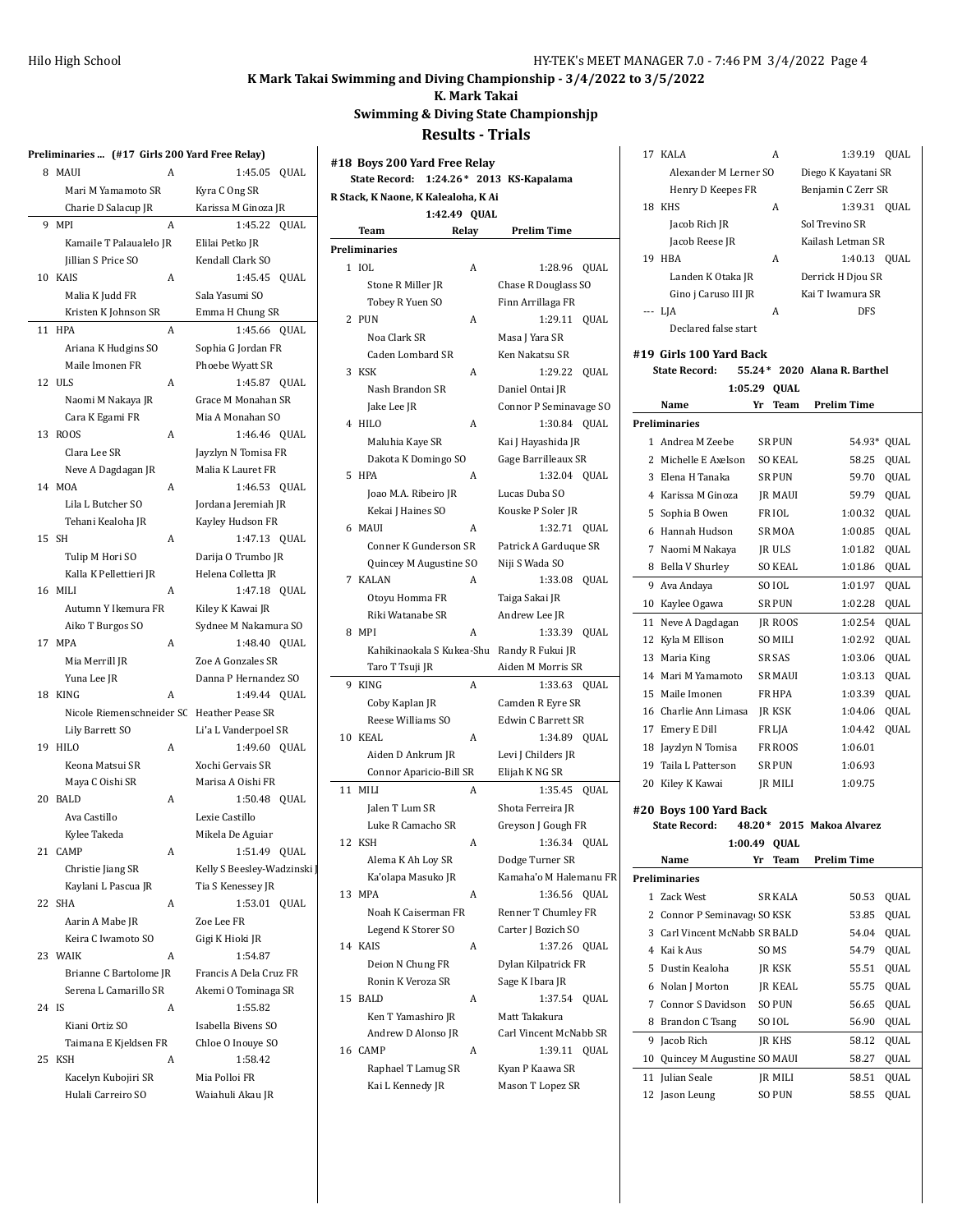#### **K. Mark Takai**

# **Swimming & Diving State Championshjp**

|                          |                                              |                     |                    |              |    | ncəunə                                 |                | 111013                            |      |
|--------------------------|----------------------------------------------|---------------------|--------------------|--------------|----|----------------------------------------|----------------|-----------------------------------|------|
|                          | Preliminaries  (#20 Boys 100 Yard Back)      |                     |                    |              |    | 11 Jeffrey K Ferrer                    | <b>SO PUN</b>  | 1:03.16 QUAL                      |      |
|                          | 13 Noah K Caiserman                          | FR MPA              | 58.66              | QUAL         |    | 12 Travis Kuo                          | SO KSK         | 1:03.39                           | QUAL |
|                          | 14 Jordan R Bridgford                        | SO KAPO             | 1:00.16            | QUAL         |    | 13 Kainoa S Paul                       | <b>SR PUN</b>  | 1:03.55                           | QUAL |
|                          | 15 Reese Williams                            | SO KING             | 1:00.20            | QUAL         |    | 14 Andrew Lee                          | JR KALAN       | 1:03.64                           | QUAL |
|                          | 16 Talen Koerte                              | <b>SO KHS</b>       | 1:00.82            |              |    | 15 Alexander M Lerner SO KALA          |                | 1:03.80                           | QUAL |
|                          | 17 Otoyu Homma                               | FR KALAN            | 1:00.95            |              |    | 16 Legend K Storer                     | <b>SO MPA</b>  | 1:04.07                           | QUAL |
|                          | 18 Gabriel D Canevari                        | <b>SO PUN</b>       | 1:02.58            |              | 17 | Taiga Sakai                            | JR KALAN       | 1:04.15                           | QUAL |
|                          | 19 Greyson J Gough                           | FR MILI             | 1:03.34            |              | 18 | Raphael T Lamug                        | SR CAMP        | 1:05.19                           | QUAL |
|                          | --- Maxx Cherry                              | SR LUNA             | DQ                 |              | 19 | Ethan Kim                              | JR KSK         | 1:05.85                           | QUAL |
|                          | Completely submerged prior to turn or finish |                     |                    |              | 20 | Randen K Tadaki                        | SO MILI        | 1:06.22                           | QUAL |
|                          |                                              |                     |                    |              |    | 21 Patrick A Garduque                  | <b>SR MAUI</b> | 1:06.38 OUAL                      |      |
|                          | #21 Girls 100 Yard Breast                    |                     |                    |              |    | 22 Ken T Yamashiro                     | JR BALD        | 1:07.21                           |      |
|                          | State Record: 1:02.41* 2014 Cara Jernigan    |                     |                    |              |    | 23 Jake Lee                            | JR KSK         | 1:07.42                           |      |
|                          |                                              | 1:13.49 QUAL        |                    |              |    | 24 Dodge Turner                        | SR KSH         | 1:07.84                           |      |
|                          | Name                                         | <b>Team</b><br>Yr   | <b>Prelim Time</b> |              |    | 25 Sean K Weyrick                      | JR HPA         | 1:08.01                           |      |
|                          | <b>Preliminaries</b>                         |                     |                    |              |    | 26 Ryunosuke Hattori                   | SR LUNA        | 1:08.54                           |      |
|                          | 1 Chloe O Inouye                             | SO IS               | 1:05.08 QUAL       |              |    |                                        |                |                                   |      |
|                          | 2 Sala Yasumi                                | <b>SO KAIS</b>      | 1:06.08 QUAL       |              |    | #23 Girls 400 Yard Free Relay          |                |                                   |      |
|                          | 3 Joey M Misailidis                          | JR PUN              | 1:06.55 QUAL       |              |    | State Record: 3:29.35* 2018 Punahou    |                |                                   |      |
|                          | 4 Mia Merrill                                | JR MPA              | 1:08.72 QUAL       |              |    | A Phillips, S Whitty, C Ng, N Lileikis |                |                                   |      |
|                          | 5 Kokona Watanabe                            | <b>SO KALAN</b>     | 1:08.89 QUAL       |              |    | <b>Team</b>                            | 4:15.49 QUAL   | <b>Prelim Time</b>                |      |
|                          | 6 Kawena R Haserot                           | <b>SR KEAL</b>      | 1:09.47 OUAL       |              |    |                                        | Relay          |                                   |      |
|                          | 7 Oliliu Wise                                | FR KSH              | 1:10.01 QUAL       |              |    | <b>Preliminaries</b>                   |                |                                   |      |
|                          | 8 Caitlin a Ohashi                           | SR HAN              | 1:10.78 QUAL       |              |    | 1 PUN                                  | A              | 3:37.69 QUAL                      |      |
|                          | 9 Ka'iulani L Rocha                          | JR KSH              | 1:10.80            | <b>QUAL</b>  |    | Alyssa P Clark FR                      |                | Haylie K Kaichi FR                |      |
|                          | 10 Kawehi K Kauahi                           | JR PUN              | 1:10.90 QUAL       |              |    | Leilani W Hoffmann SR<br>2 KSK         | Α              | Andrea M Zeebe SR<br>3:42.19 QUAL |      |
|                          | 11 Keanna L Campbell                         | <b>SR BALD</b>      | 1:11.22            | QUAL         |    | Leinaala Wong SO                       |                | Melia L Lee SO                    |      |
|                          | 12 La'akea G Nakoa-One JR WAIK               |                     | 1:11.38            | QUAL         |    | Tea Brandon SO                         |                | Charlie Ann Limasa JR             |      |
|                          | 13 SO Myong Jeong                            | <b>JR KEAL</b>      | 1:11.50            | QUAL         |    | 3 IOL                                  | A              | 3:42.20 QUAL                      |      |
|                          | 14 Colette L Jones                           | SR PUN              | 1:12.08            | QUAL         |    | Sage M Miller FR                       |                | Jennifer L Reiter SR              |      |
|                          | 15 Jordana Jeremiah                          | JR MOA              | 1:12.22            | QUAL         |    | Ava Andaya SO                          |                | Sophia B Owen FR                  |      |
|                          | 16 Kristen S Tanaka                          | SR KALA             | 1:12.26            | QUAL         |    | 4 MILI                                 | A              | 3:43.10 QUAL                      |      |
|                          | 17 Lana K Ravelo                             | SR LJA              | 1:13.01 QUAL       |              |    | <b>Belise A Swartwood FR</b>           |                | Skylar L Kaneshiro SO             |      |
|                          | 18 Charie D Salacup                          | JR MAUI             | 1:13.57            |              |    | Katrina Y King SR                      |                | Sydnee M Nakamura SO              |      |
|                          | 19 Malia K Judd                              | <b>FR KAIS</b>      | 1:14.68            |              |    | 5 KEAL                                 | A              | 3:43.57 OUAL                      |      |
|                          | 20 Ciera E Fujiwara                          | <b>SO PUN</b>       | 1:15.09            |              |    | Jayden K Hall JR                       |                | Diana L Garcia SR                 |      |
|                          | 21 Sydney Y Yamamoto FR MILI                 |                     | 1:15.86            |              |    | Jada A Keen JR                         |                | Daisy C Marquardt SR              |      |
| #22 Boys 100 Yard Breast |                                              |                     |                    |              |    | 6 MOA                                  | A              | 3:50.89 QUAL                      |      |
|                          | State Record:                                | 54.40* 2016 M.J.Mao |                    |              |    | Lila L Butcher SO                      |                | Hannah Hudson SR                  |      |
|                          |                                              | 1:06.69 QUAL        |                    |              |    | Tehani Kealoha JR                      |                | Kayley Hudson FR                  |      |
|                          | Name                                         | Yr<br>Team          | <b>Prelim Time</b> |              |    | 7 KAIS                                 | A              | 3:51.67 QUAL                      |      |
|                          | Preliminaries                                |                     |                    |              |    | Sala Yasumi SO                         |                | Kristen K Johnson SR              |      |
|                          | 1 L.T T Stancil                              | SO IOL              | 59.59              | QUAL         |    | Malia K Judd FR                        |                | Emma H Chung SR                   |      |
|                          | 2 Thomas R Caps                              | SR LJA              | 1:00.13            | QUAL         |    | 8 MAUI                                 | A              | 3:53.79 QUAL                      |      |
|                          | 3 Maluhia Kaye                               | <b>SR HILO</b>      | 1:00.45            | QUAL         |    | Mari M Yamamoto SR                     |                | Charie D Salacup JR               |      |
|                          | 4 Tommy A King                               | SR PUN              | 1:00.73            | QUAL         |    | Kaysa C Ong FR                         |                | Karissa M Ginoza JR               |      |
|                          | *5 Connor Aparicio-Bill SR KEAL              |                     | 1:01.25            | QUAL         |    | 9 KALAN                                | A              | 3:54.51 QUAL                      |      |
|                          |                                              | SR KAPAA            |                    | 1:01.25 QUAL |    | Lin H Meyers JR                        |                | Hanabi Oseto FR                   |      |
|                          | *5 Tyler Tanaka                              |                     |                    |              |    |                                        |                |                                   |      |
|                          | 7 Blaise A Swartwood SR MILI                 |                     | 1:01.62            | QUAL         |    | Cienna Toyofuku SR                     |                | Kokona Watanabe SO                |      |
|                          | 8 Tristan A Regula                           | <b>SO KALA</b>      | 1:01.63            | QUAL         |    | 10 SH                                  | A              | 3:54.63 QUAL                      |      |
|                          | 9 Kahikinaokala S Kuko SR MPI                |                     | 1:02.36            | QUAL         |    | Tulip M Hori SO                        |                | Kayla Bush JR                     |      |
|                          | 10 Edwin C Barrett                           | SR KING             | 1:02.46            | QUAL         |    | Kalla K Pellettieri JR<br>11 ULS       |                | Helena Colletta JR                |      |

| 13 | Kainoa S Paul                          | <b>SR PUN</b>   | 1:03.55<br>QUAL       |
|----|----------------------------------------|-----------------|-----------------------|
|    | 14 Andrew Lee                          | <b>JR KALAN</b> | 1:03.64<br>QUAL       |
|    | 15 Alexander M Lerner                  | SO KALA         | 1:03.80<br>QUAL       |
|    | 16 Legend K Storer                     | <b>SO MPA</b>   | QUAL<br>1:04.07       |
|    | 17 Taiga Sakai                         | <b>JR KALAN</b> | 1:04.15<br>QUAL       |
|    | 18 Raphael T Lamug                     | <b>SR CAMP</b>  | 1:05.19<br>QUAL       |
|    | 19 Ethan Kim                           | JR KSK          | 1:05.85<br>QUAL       |
|    | 20 Randen K Tadaki                     | <b>SO MILI</b>  | 1:06.22<br>QUAL       |
|    | 21 Patrick A Garduque                  | <b>SR MAUI</b>  | 1:06.38<br>QUAL       |
|    | 22 Ken T Yamashiro                     | JR BALD         | 1:07.21               |
|    | 23 Jake Lee                            | JR KSK          | 1:07.42               |
|    | 24 Dodge Turner                        | <b>SR KSH</b>   | 1:07.84               |
|    | 25 Sean K Weyrick                      | JR HPA          | 1:08.01               |
|    | 26 Ryunosuke Hattori                   | SR LUNA         | 1:08.54               |
|    |                                        |                 |                       |
|    | #23  Girls 400 Yard Free Relay         |                 |                       |
|    | <b>State Record:</b>                   |                 | 3:29.35* 2018 Punahou |
|    | A Phillips, S Whitty, C Ng, N Lileikis |                 |                       |
|    |                                        | 4:15.49 QUAL    |                       |
|    | Team<br>Preliminaries                  | Relay           | Prelim Time           |
|    | 1 PUN                                  | A               | 3:37.69 QUAL          |
|    | Alyssa P Clark FR                      |                 | Haylie K Kaichi FR    |
|    | Leilani W Hoffmann SR                  |                 | Andrea M Zeebe SR     |
|    | 2 KSK                                  | A               | 3:42.19 QUAL          |
|    | Leinaala Wong SO                       |                 | Melia L Lee SO        |
|    | Tea Brandon SO                         |                 | Charlie Ann Limasa JR |
| 3  | IOL                                    | A               | 3:42.20 QUAL          |
|    | Sage M Miller FR                       |                 | Jennifer L Reiter SR  |
|    | Ava Andaya SO                          |                 | Sophia B Owen FR      |
| 4  | MILI                                   | A               | QUAL<br>3:43.10       |
|    | Belise A Swartwood FR                  |                 | Skylar L Kaneshiro SO |
|    | Katrina Y King SR                      |                 | Sydnee M Nakamura SO  |
| 5  | <b>KEAL</b>                            | A               | 3:43.57 QUAL          |
|    | Jayden K Hall JR                       |                 | Diana L Garcia SR     |
|    | Jada A Keen JR                         |                 | Daisy C Marquardt SR  |
|    | 6 MOA                                  | A               | 3:50.89<br>QUAL       |
|    | Lila L Butcher SO                      |                 | Hannah Hudson SR      |
|    | Tehani Kealoha JR                      |                 | Kayley Hudson FR      |
|    | 7 KAIS                                 | A               | 3:51.67 OUAL          |
|    | Sala Yasumi SO                         |                 | Kristen K Johnson SR  |
|    | Malia K Judd FR                        |                 | Emma H Chung SR       |
| 8  | MAUI                                   | A               | 3:53.79 QUAL          |
|    | Mari M Yamamoto SR                     |                 | Charie D Salacup JR   |
|    | Kaysa C Ong FR                         |                 | Karissa M Ginoza JR   |
| 9  | <b>KALAN</b>                           | A               | 3:54.51<br>QUAL       |
|    | Lin H Meyers JR                        |                 | Hanabi Oseto FR       |
|    | Cienna Toyofuku SR                     |                 | Kokona Watanabe SO    |
| 10 | SH                                     | A               | 3:54.63 QUAL          |
|    | Tulip M Hori SO                        |                 | Kayla Bush JR         |
|    | Kalla K Pellettieri JR                 |                 | Helena Colletta JR    |
| 11 | <b>ULS</b>                             | A               | 3:56.49<br>QUAL       |
|    | Mia A Monahan SO                       |                 | Cara K Egami FR       |
|    | Naomi M Nakaya JR                      |                 | Grace M Monahan SR    |

|   | 12 MPI                                    | A | 3:57.01 QUAL              |             |
|---|-------------------------------------------|---|---------------------------|-------------|
|   | Elilai Petko JR                           |   | Kamaile T Palaualelo JR   |             |
|   | Jillian S Price SO                        |   | Leilani Spies JR          |             |
|   | 13 ROOS                                   | Α | 4:00.90 QUAL              |             |
|   | Neve A Dagdagan JR                        |   | Jayzlyn N Tomisa FR       |             |
|   | Clara Lee SR                              |   | Malia K Lauret FR         |             |
|   | 14 WAIK                                   | A | 4:02.12                   | QUAL        |
|   | Akemi O Tominaga SR                       |   | Natsumi Tomono FR         |             |
|   | Alani S Moore SO                          |   | Courtney H Kim JR         |             |
|   | 15 HILO                                   | A | 4:02.56                   | QUAL        |
|   |                                           |   |                           |             |
|   | Xochi Gervais SR                          |   | Maya C Oishi SR           |             |
|   | Marisa A Oishi FR                         |   | Keona Matsui SR           |             |
|   | 16 BALD                                   | A | 4:02.70 QUAL              |             |
|   | Lexie Castillo                            |   | Mikela De Aguiar          |             |
|   | Kylee Takeda                              |   | Keanna L Campbell SR      |             |
|   | 17 KING                                   | A | 4:14.85                   | QUAL        |
|   | Lily Barrett SO                           |   | <b>Heather Pease SR</b>   |             |
|   | Kathryn McCall SO                         |   | Nicole Riemenschneider SQ |             |
|   | 18 CAMP                                   | Α | 4:37.08                   |             |
|   | Kelly S Beesley-Wadzinski J               |   | Kaylani L Pascua JR       |             |
|   | Melissa C Guevarra JR                     |   | Melanie L Toczko FR       |             |
|   | --- HPA                                   | A | <b>DFS</b>                |             |
|   | Declared false start                      |   |                           |             |
|   | --- LJA                                   | Α | DFS                       |             |
|   | Declared false start                      |   |                           |             |
|   |                                           |   |                           |             |
|   |                                           |   |                           |             |
|   | #24 Boys 400 Yard Free Relay              |   |                           |             |
|   | <b>State Record:</b>                      |   | 3:06.01* 2018 Punahou     |             |
|   | T Kawakami, N Peters, J Nekoba, J Gaughan |   |                           |             |
|   | 3:58.89 QUAL                              |   |                           |             |
|   | Relay<br>Team                             |   | <b>Prelim Time</b>        |             |
|   | <b>Preliminaries</b>                      |   |                           |             |
|   | 1 IOL                                     | A | 3:15.41                   | QUAL        |
|   | Finn Arrillaga FR                         |   | Evan Wong SO              |             |
|   | Kavan Weeks SR                            |   | Chase R Douglass SO       |             |
|   | 2 PUN                                     | Α | 3:17.58 QUAL              |             |
|   | Caden Lombard SR                          |   | Parker Muench FR          |             |
|   |                                           |   | Ken Nakatsu SR            |             |
|   | Josh S Lee SR<br>3 KSK                    | Α |                           |             |
|   |                                           |   | 3:18.50                   | <b>QUAL</b> |
|   | Dustin Kealoha JR                         |   | Nash Brandon SR           |             |
|   | Daniel Ontai JR                           |   | Connor P Seminavage SO    |             |
|   | 4 MILI                                    | A | 3:19.52                   | QUAL        |
|   | Caden J Sato SR                           |   | Shota Ferreira JR         |             |
|   | Jalen T Lum SR                            |   | Blaise A Swartwood SR     |             |
| 5 | KEAL                                      | A | 3:21.15                   | <b>OUAL</b> |
|   | Aiden D Ankrum JR                         |   | Finnegan O Morton SR      |             |
|   | Nolan J Morton JR                         |   | Levi J Childers JR        |             |
| 6 | KALA                                      | A | 3:22.20                   | QUAL        |
|   | Luca Courteau JR                          |   | Alexander M Lerner SO     |             |
|   | Tristan A Regula SO                       |   | Zack West SR              |             |
| 7 | <b>HPA</b>                                | A | 3:23.24                   | QUAL        |
|   | Kouske P Soler JR                         |   | Nereo C Loreto JR         |             |
|   | Kekai J Haines SO                         |   | Lucas Duba SO             |             |
| 8 | HILO                                      | A | 3:23.78                   | QUAL        |
|   | Dakota K Domingo SO                       |   | Kai J Hayashida JR        |             |
|   | Quinten Fernandez SR                      |   | Maluhia Kaye SR           |             |